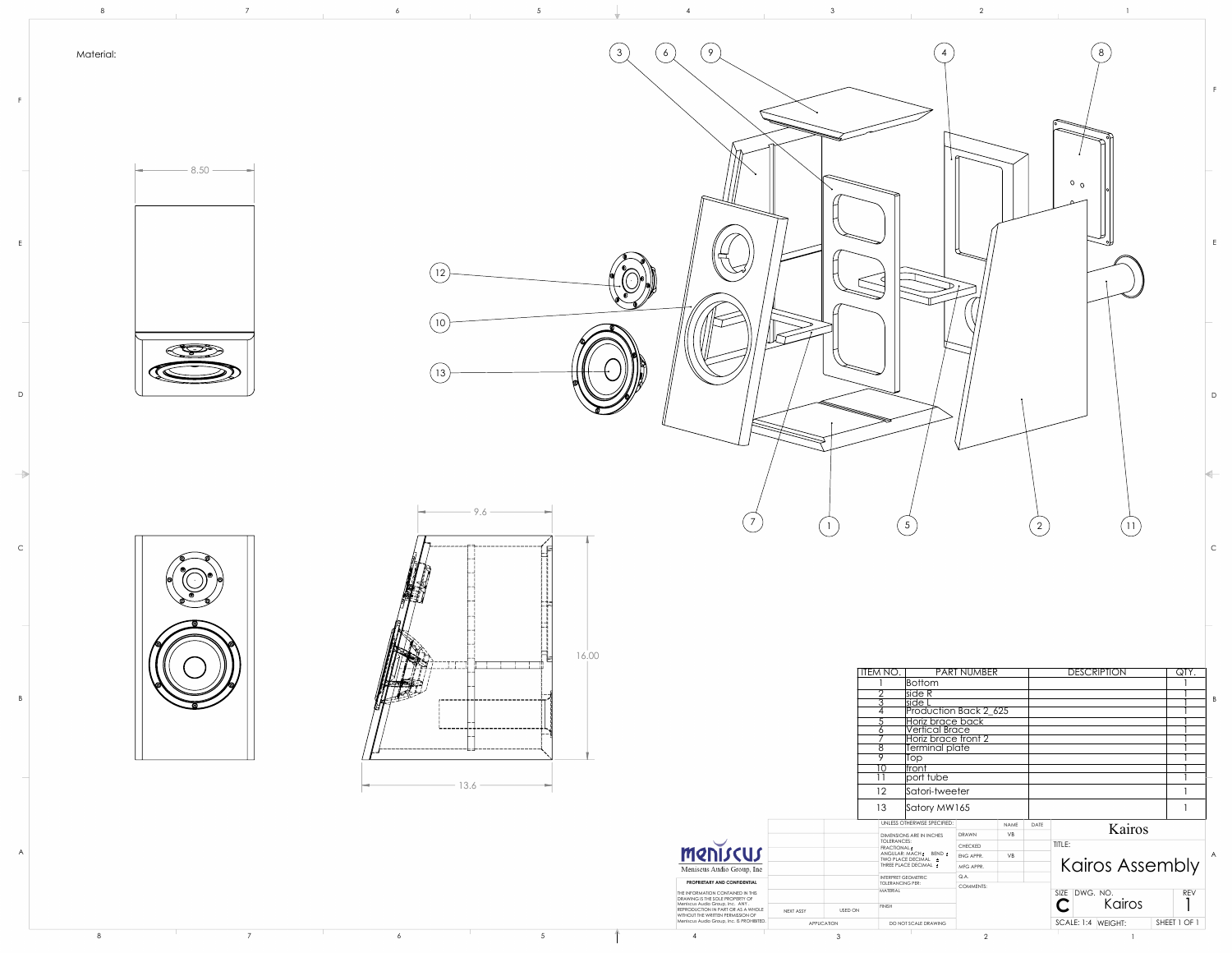# satori®

## 6½" SATORI MW16P-8



### **FEATURES**

- Vented aerodynamic cast aluminium chassis for optimum strength and low compression
- Proprietary cone material with EGYPTIAN PAPYRUS<sup>™</sup> fibres made in-house
- Soft low damping rubber surround for optimum transient response
- Advanced BIMAX spider for improved linearity Powerful optimized low distortion neodymium motor system
- Non-conducting fibre glass voice coil former for minimum damping
- $\bullet$  Extended copper sleeve on pole piece for low inductance and reduced distortion
- CCAW voice coil for reduced moving mass
- Long life silver lead wires attached 180° apart for improved stability
- Vented pole piece for reduced compression
- High piston to chassis diameter ratio Gasket and bolt hole protrusions for reduced coupling to speaker cabinet





#### Specs :

|  | Nominal Impedance         | $8\Omega$       | Free air resonance, Fs       | 29 Hz             |
|--|---------------------------|-----------------|------------------------------|-------------------|
|  | DC resistance. Re         | $6.2 \Omega$    | Sensitivity $(2.83 V / 1 m)$ | 87.5 dB           |
|  | Voice coil inductance, Le | $0.20$ mH       | Mechanical Q-factor, Qms     | 4.5               |
|  | Effective piston area, Sd | 119 $cm2$       | Electrical Q-factor, Qes     | 0.35              |
|  | Voice coil diameter       | 36 mm           | <b>Total Q-factor, Qts</b>   | 0.33              |
|  | Voice coil height         | $17 \text{ mm}$ | Moving mass incl.air, Mms    | 12.4 <sub>q</sub> |
|  | Air gap height            | $5 \text{ mm}$  | Force factor. BI             | 6.3 Tm            |
|  | Linear coil travel (p-p)  | $12 \text{ mm}$ | Equivalent volume, Vas       | 48 liters         |
|  | Magnetic flux density     | 1.17T           | Compliance, Cms              | $2.4$ mm/N        |
|  | Magnet weight (NEO)       | $0.13$ kg       | Mechanical loss, Rms         | $0.5$ kg/s        |
|  | Net weight                | $1.01$ kg       | Rated power handling*        | 60 W              |
|  |                           |                 |                              |                   |

\* IEC 268-5, T/S parameters measured on drive units that are broken in.



Response Curve :

 $-$  (Blue) : on axis  $-$  (Green) : 30° off-axis  $-$  (Red ) : 60° off-axis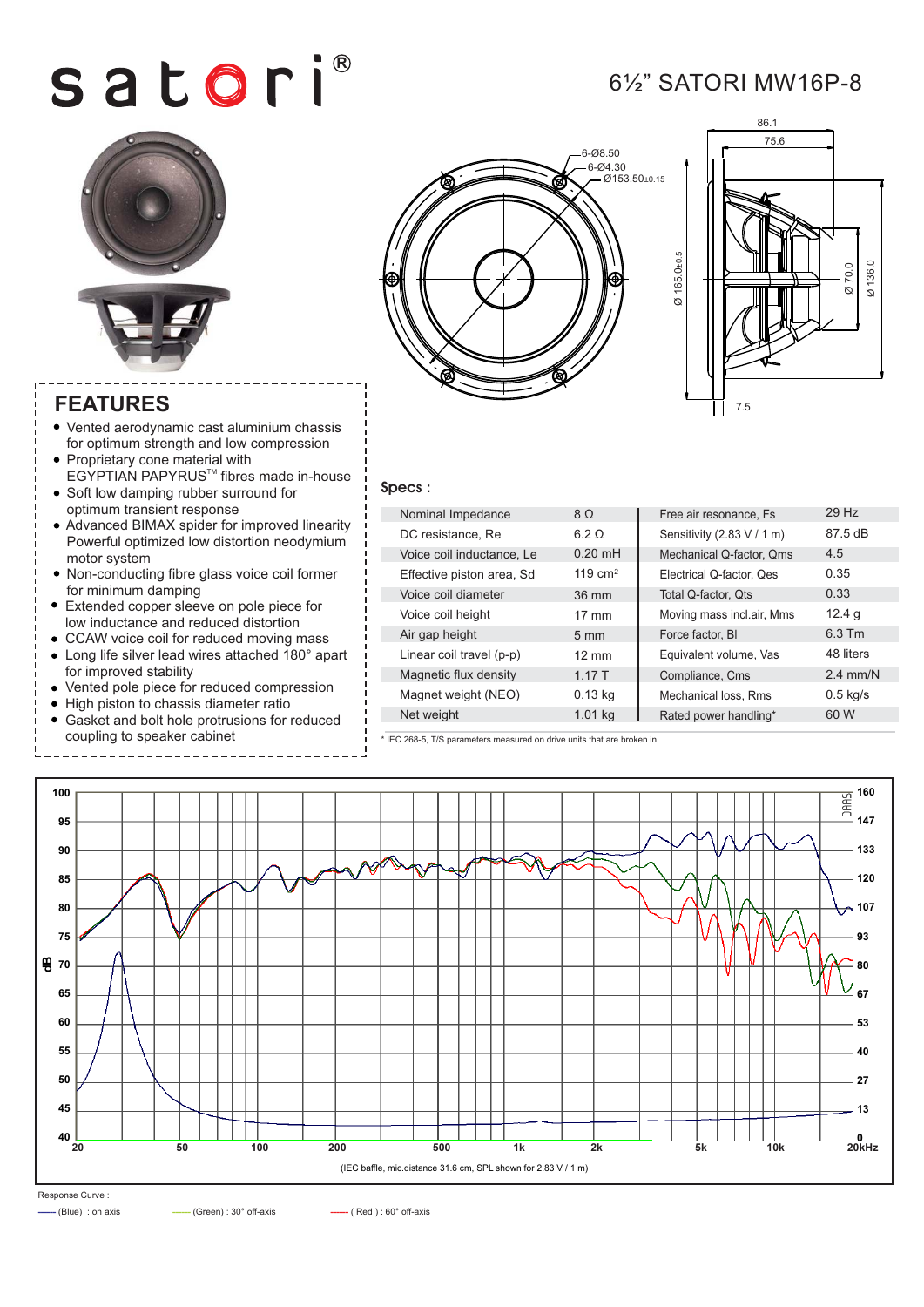# satori®

## SATORI TW29R







### **FEATURES**

- · Non-resonant diaphragm design for minimum high frequency break-up
- · Two part aluminium faceplate with integrated mechanical decoupling
- · Dual balanced compression chambers for improved dynamics
- · Dual copper caps for absolute mimimum voice coil inductance and minimum phase shift
- · Saturation controlled motor system with T-shaped pole piece for lower distortion
- · Non-reflective cast alumimium chamber with optimized damping for improved dynamics
- · Flow optimized vented pole piece for optimum coupling to rear chamber
- · CCAW voice coil for low moving mass
- · Long life silver lead wires
- · Low resonance frequency for extended range

#### Specs :

| Nominal Impedance          | $4\Omega$          | Free air resonance, Fs     | 600 Hz    |
|----------------------------|--------------------|----------------------------|-----------|
| DC resistance, Re          | $3.0 \Omega$       | Sensitivity (2.83 V / 1 m) | 92 dB     |
| Voice coil inductance, Le  | $0.02$ mH          | Mechanical Q-factor, Qms   | 2.0       |
| Effective piston area, Sd  | $9.6 \text{ cm}^2$ | Electrical Q-factor, Qes   | 1.22      |
| Voice coil diameter        | 29.0 mm            | Total Q-factor, Qts        | 0.76      |
| Voice coil height          | $2.0$ mm           | Force factor, BI           | $2.0$ Tm  |
| Air gap height             | $2.5 \text{ mm}$   | Rated power handling*      | 80 W      |
| Linear coil travel (p-p)   | $0.5$ mm           | Magnetic flux density      | $1.0$ T   |
| Moving mass incl. air, Mms | 0.45q              | Magnet weight              | $0.22$ kg |
|                            |                    | Net weight                 | $0.53$ kg |

\* IEC 268-5, high-pass Butterworth, 2600 Hz, 12 dB/oct.



Response Curve :

------ (Blue) : on axis (Green) : 15 off-axis ( Red ) : 30 ------ ------ off-axis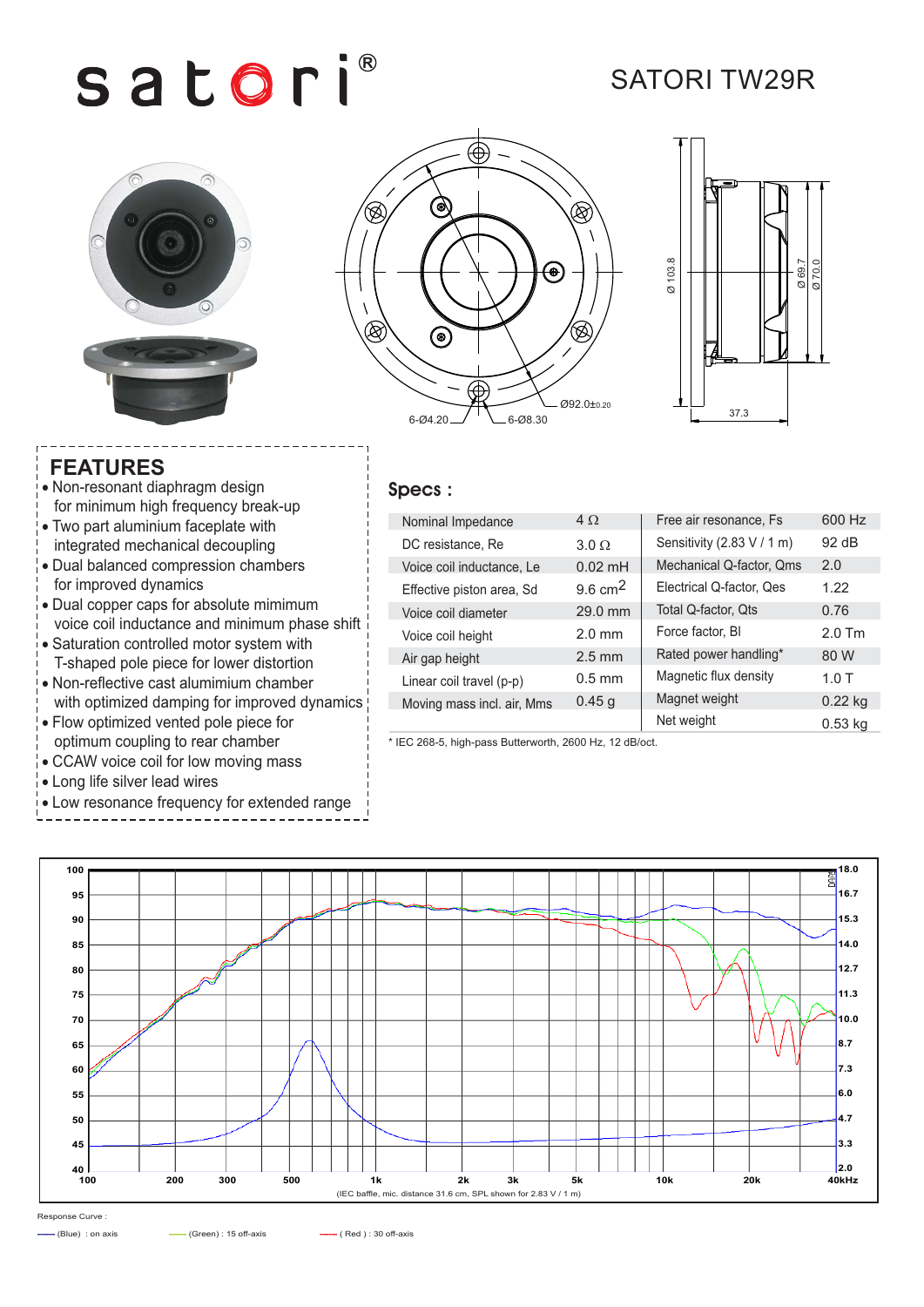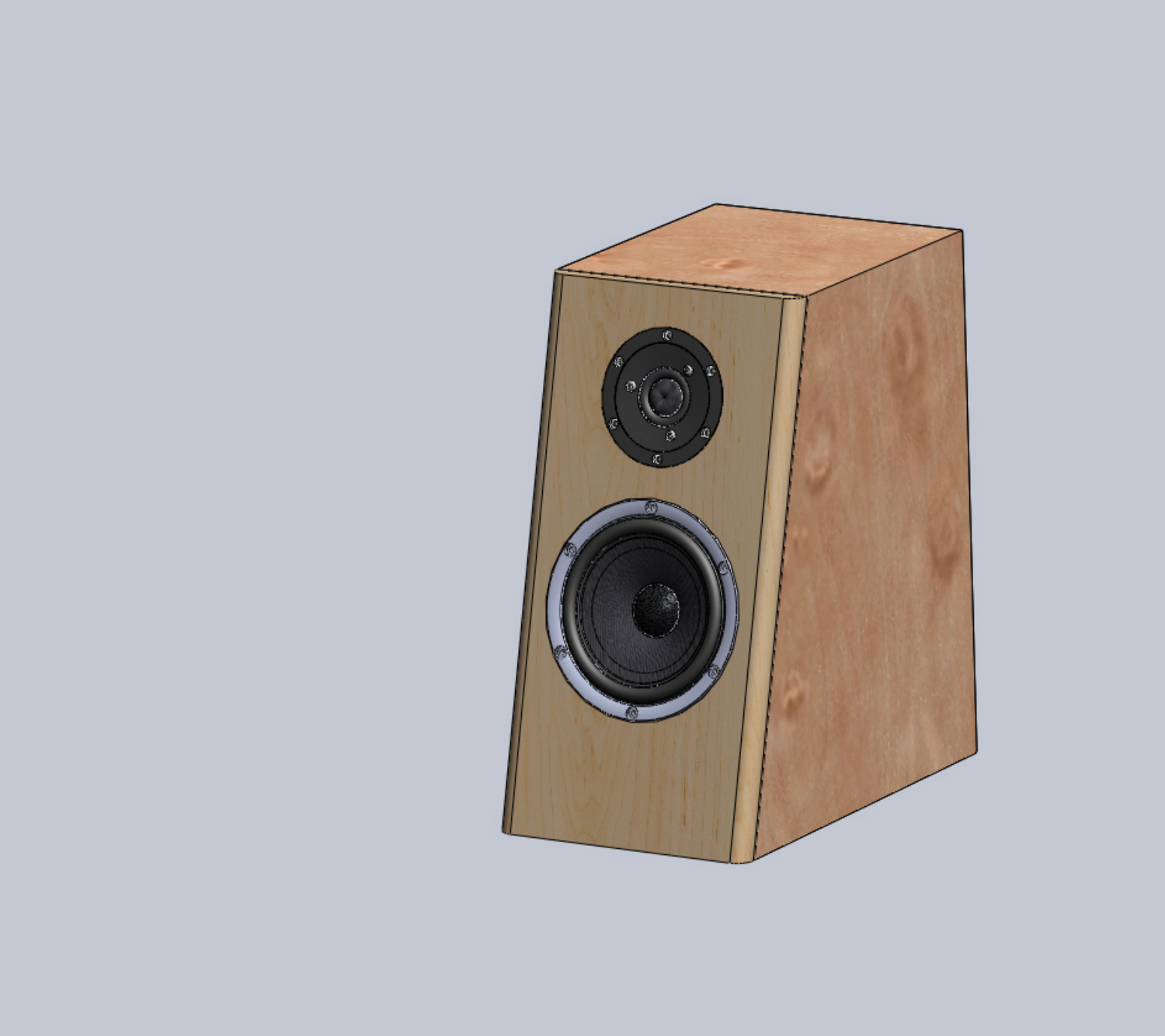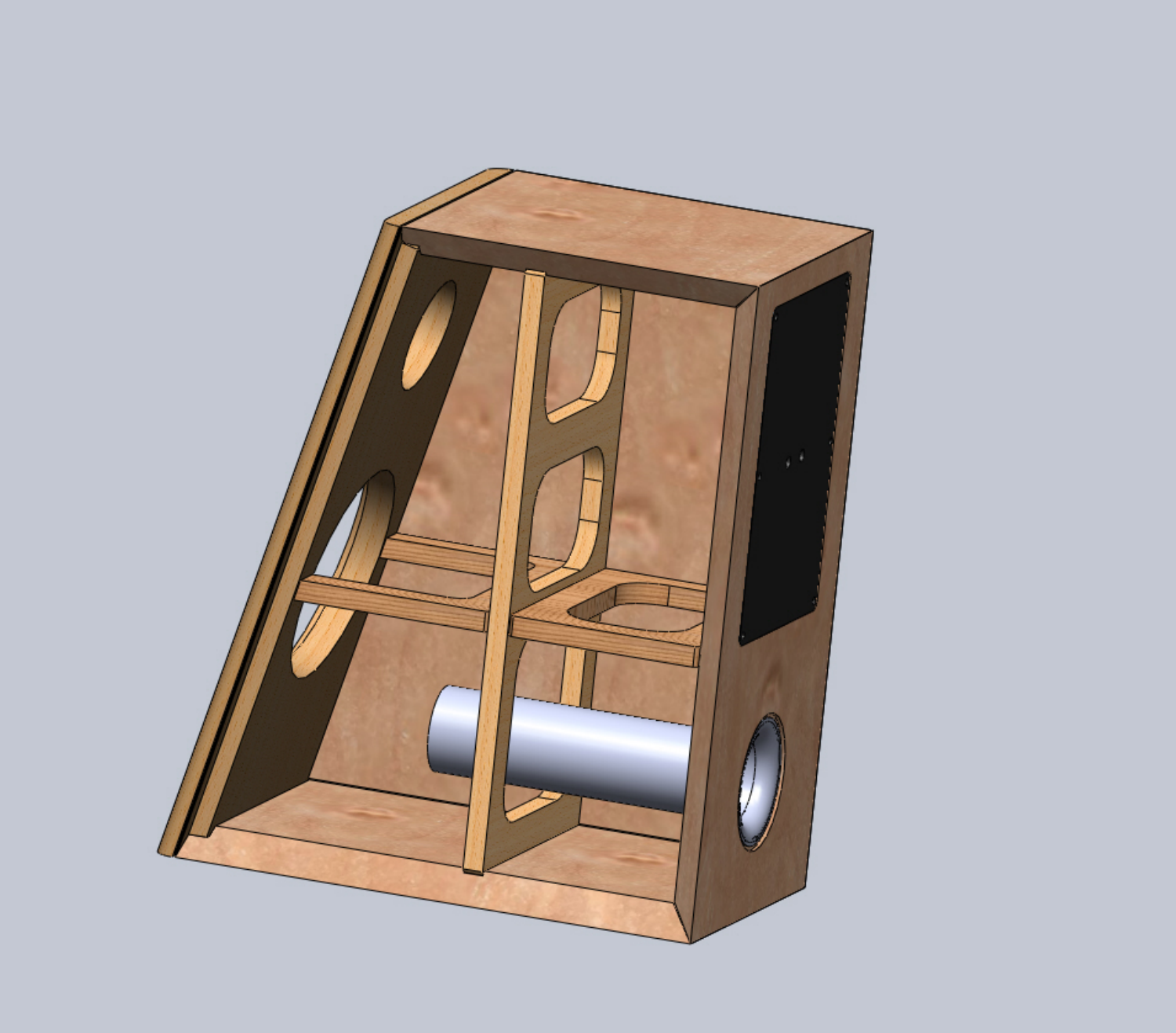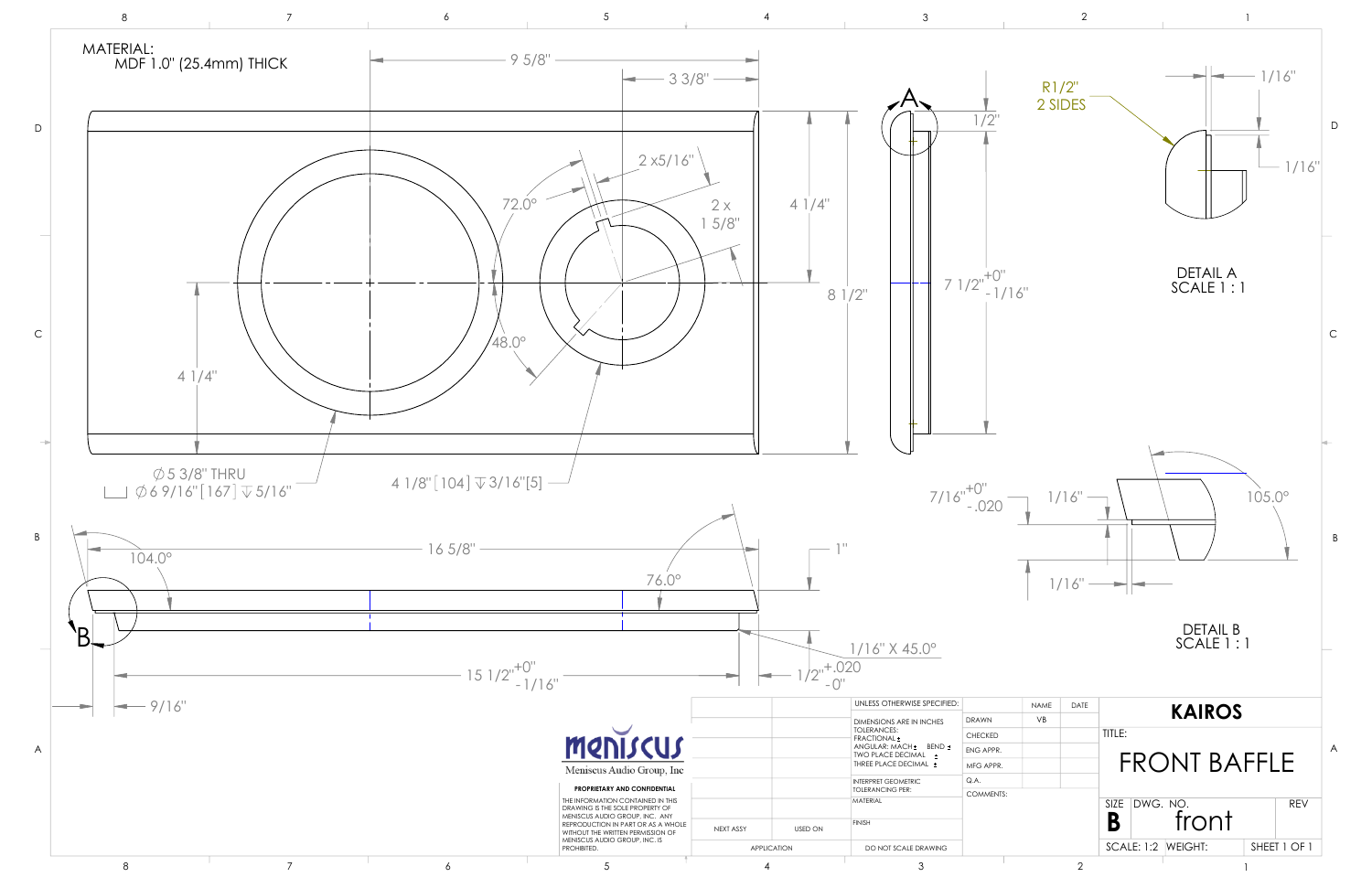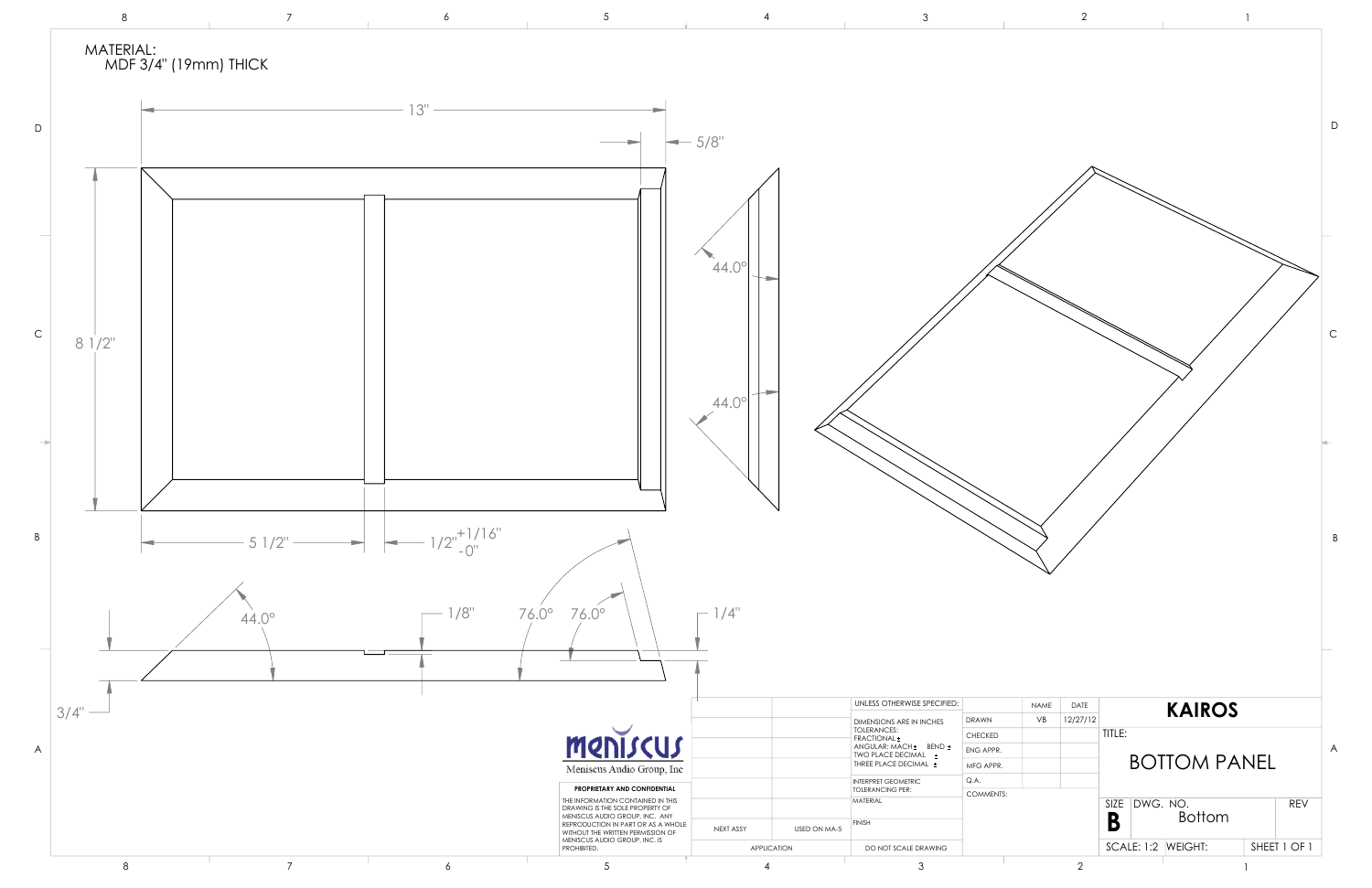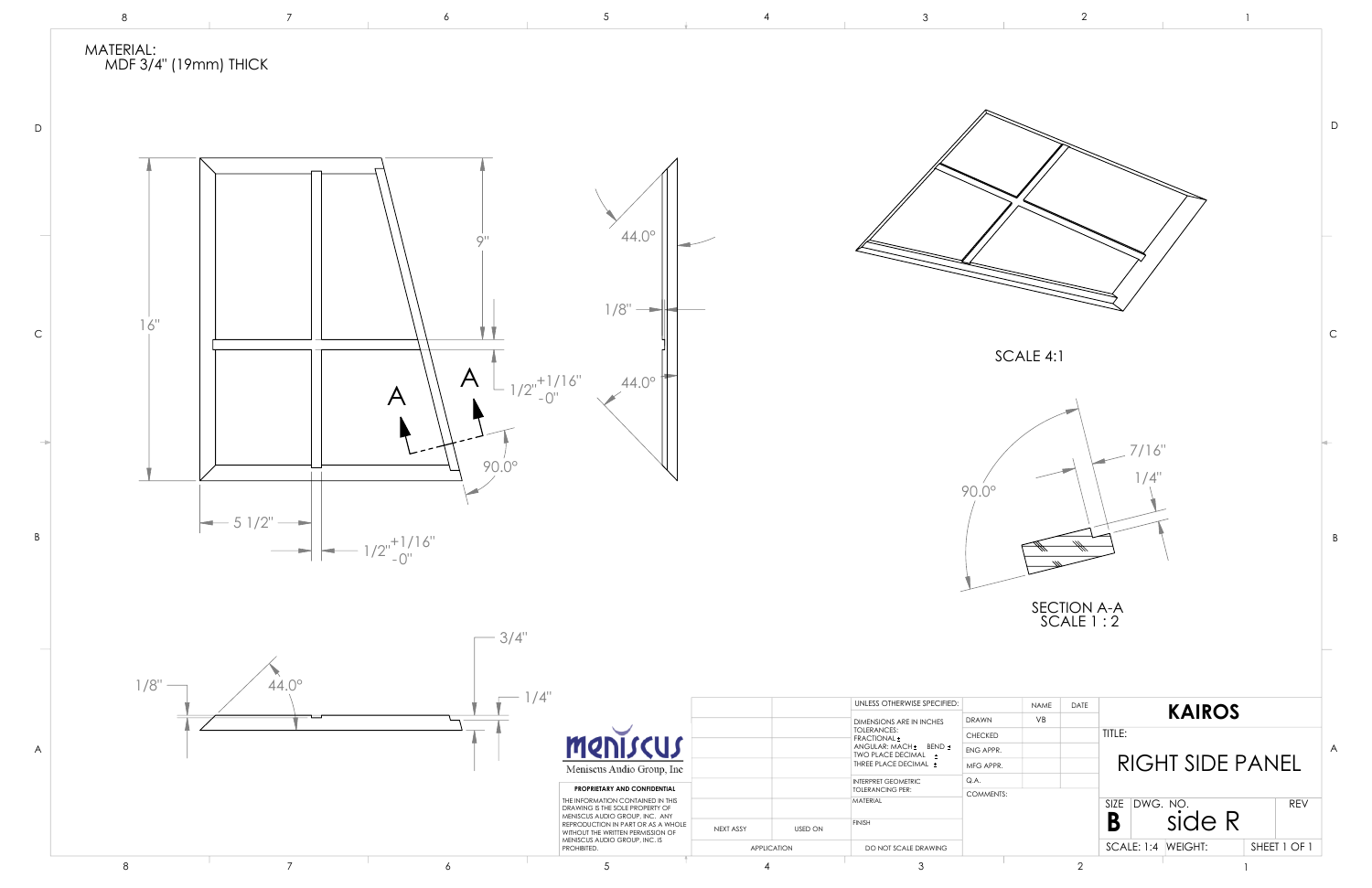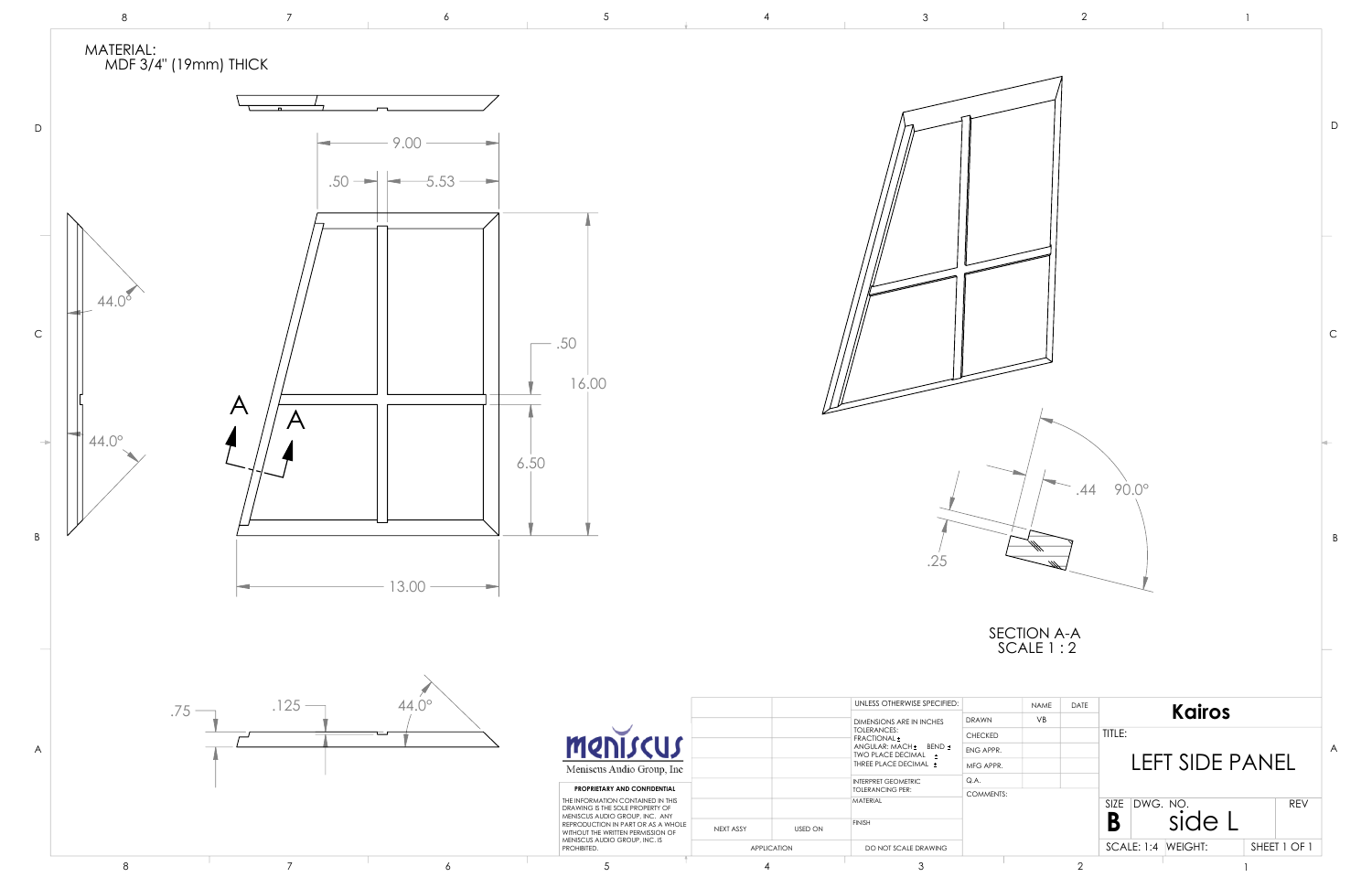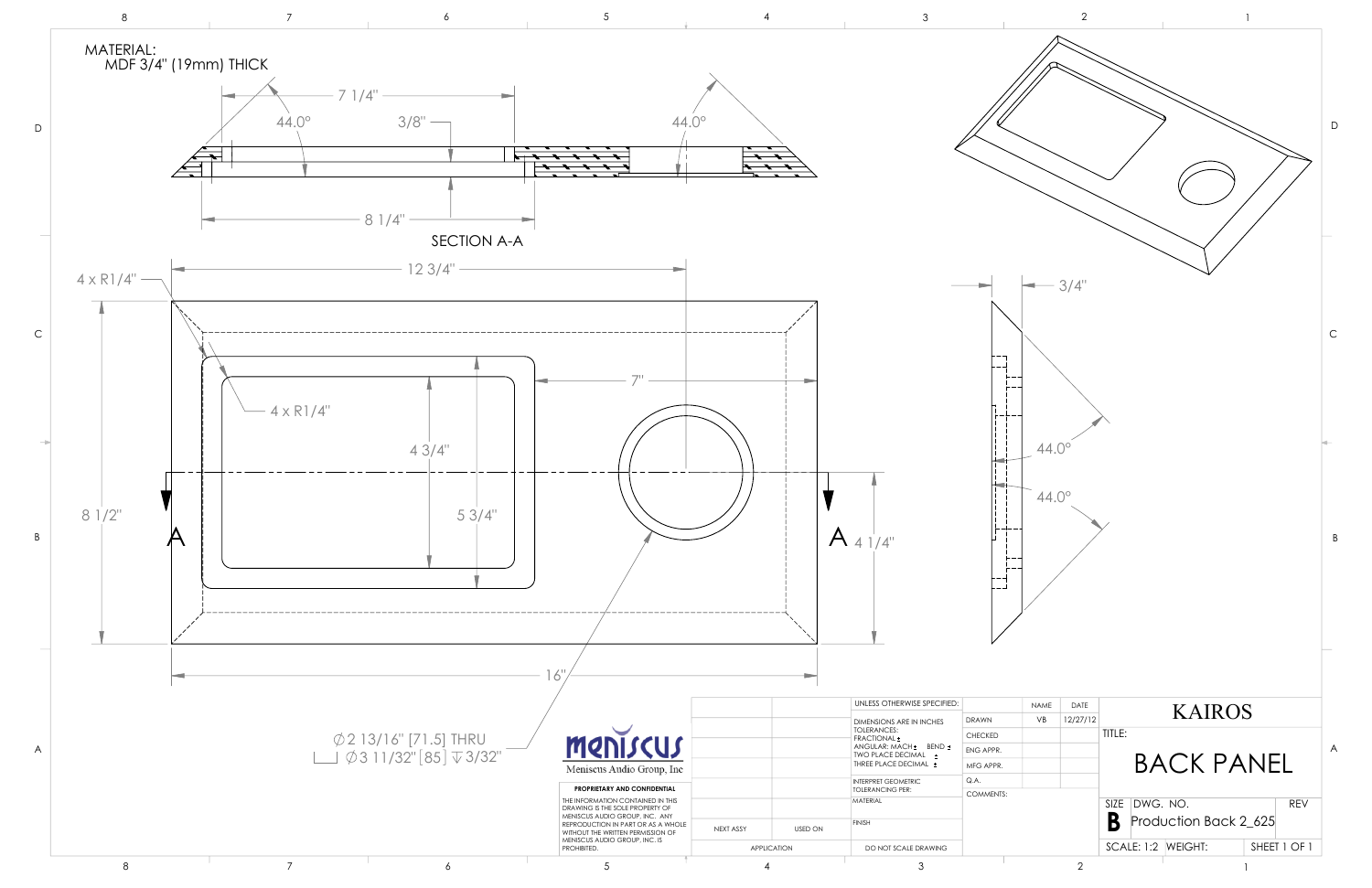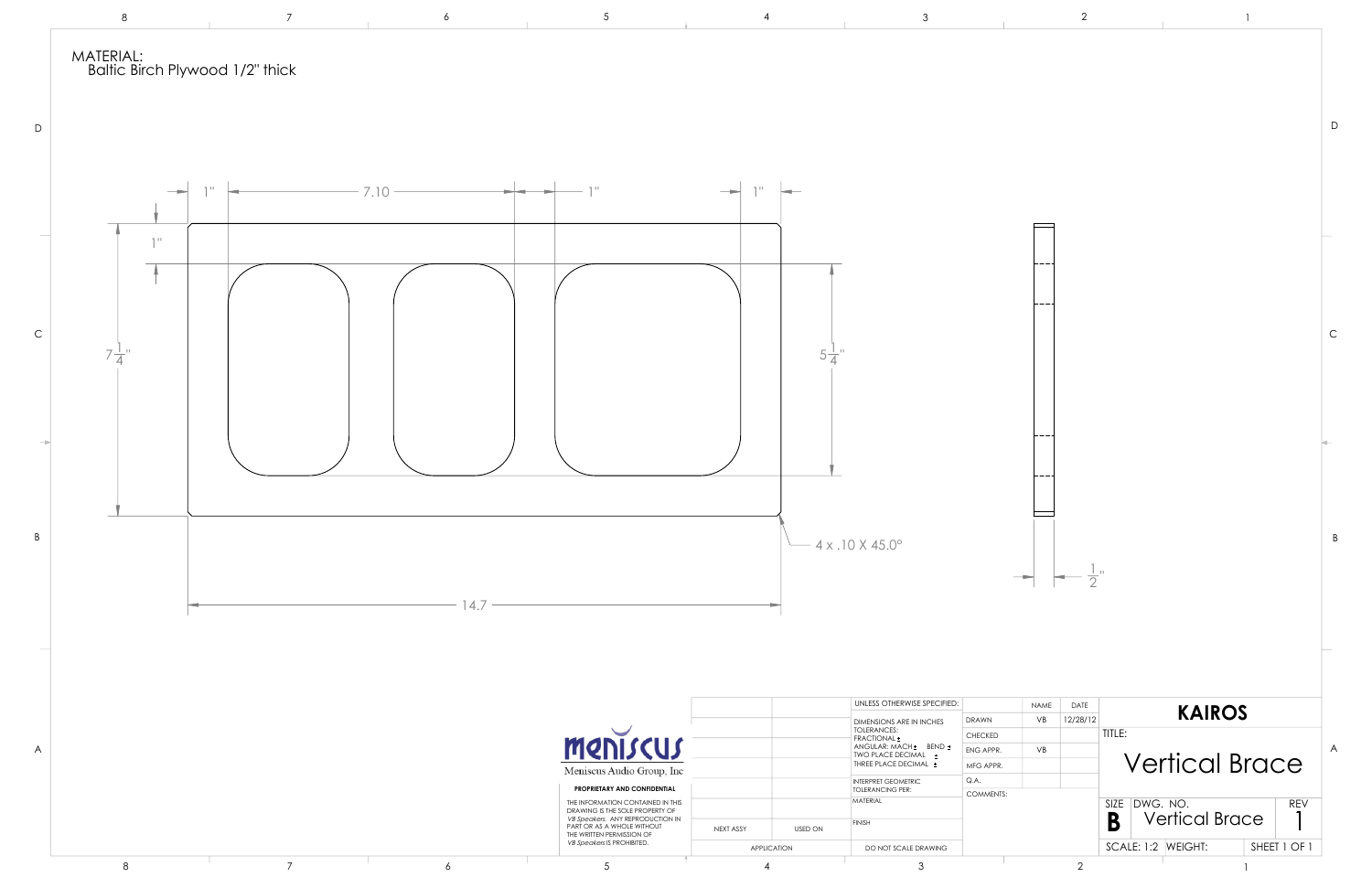![](_page_11_Figure_0.jpeg)

| ı                 |
|-------------------|
| I<br>I<br>٦<br>۰. |
|                   |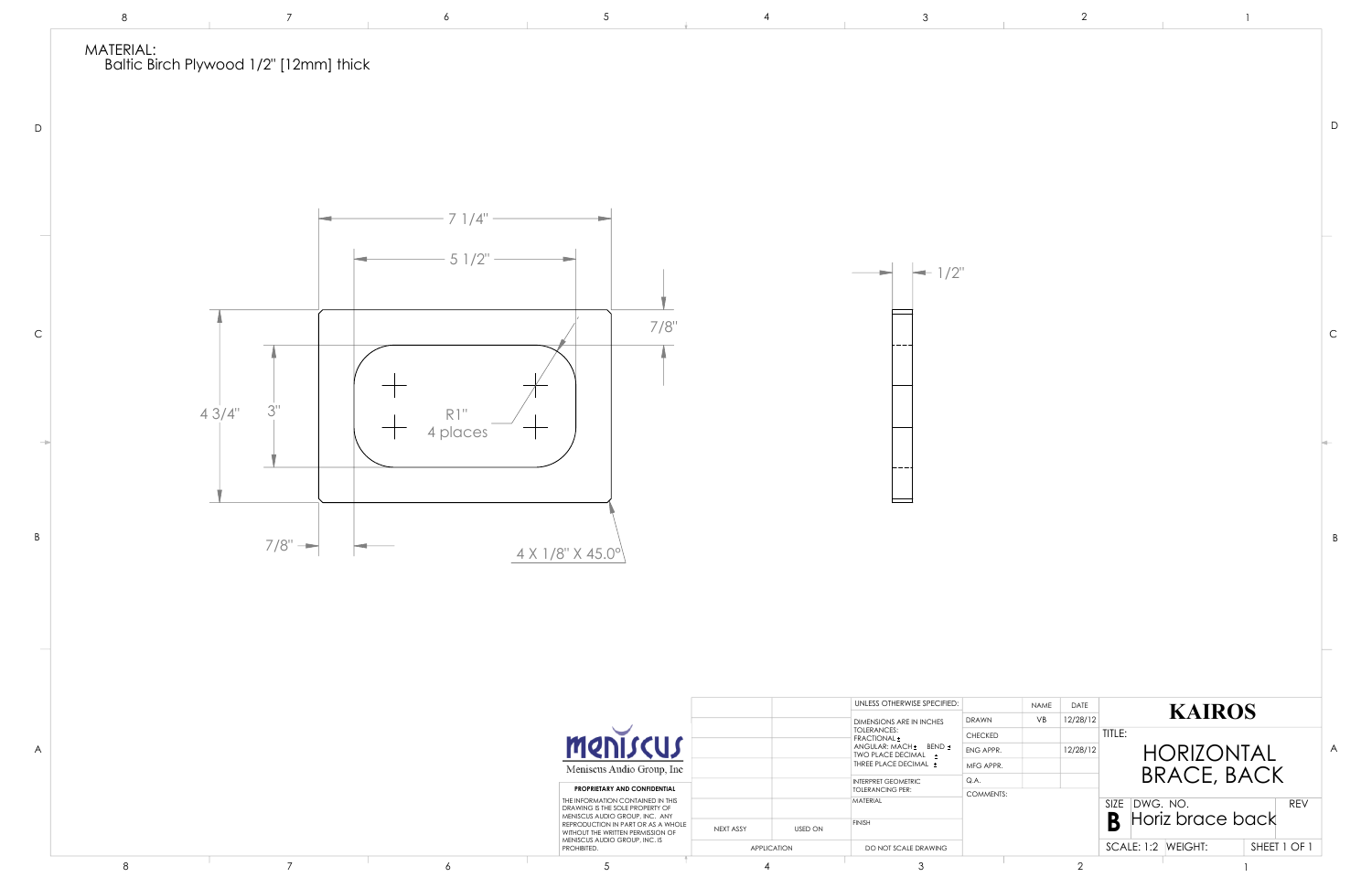![](_page_12_Figure_0.jpeg)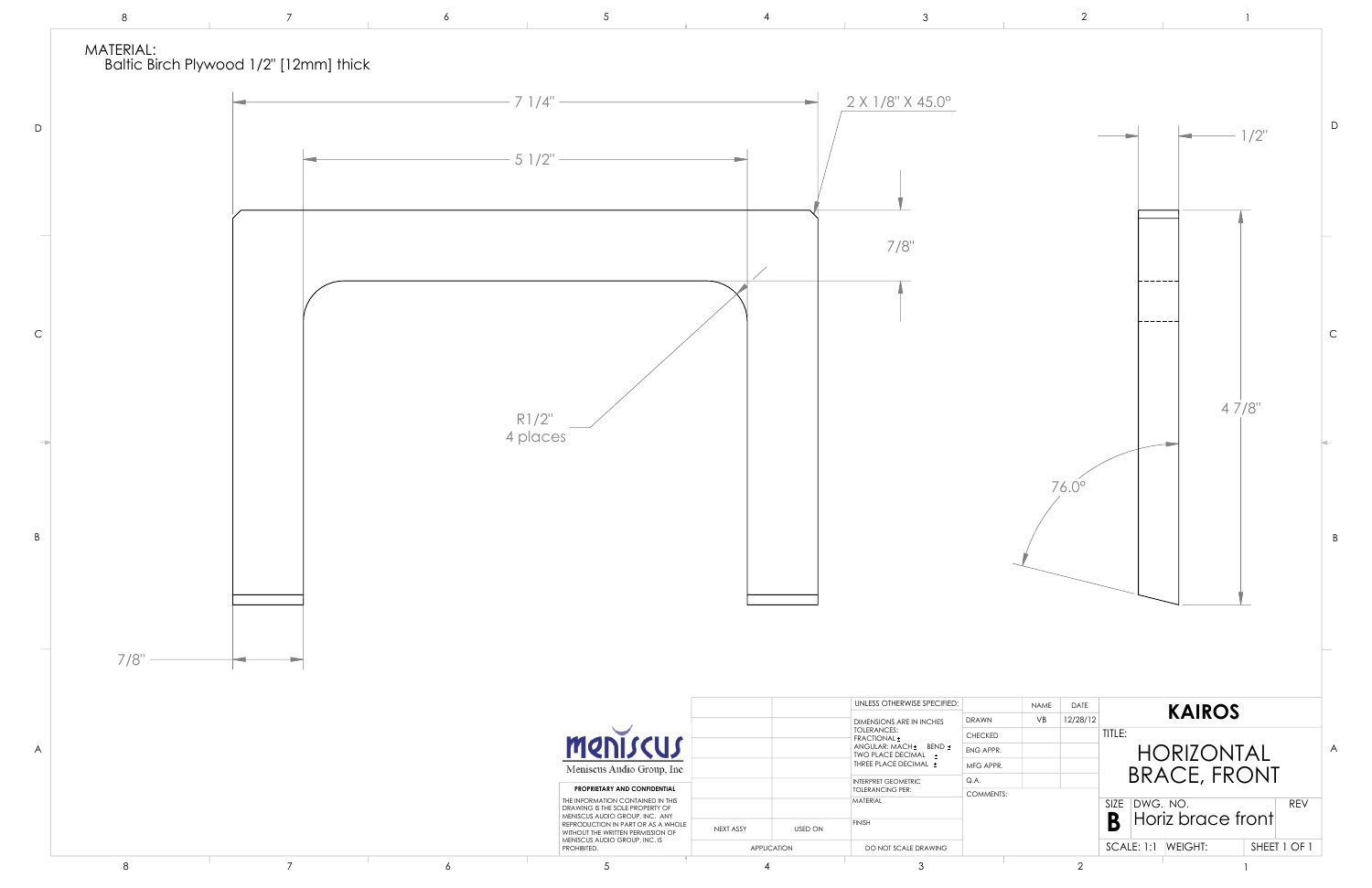![](_page_13_Figure_0.jpeg)